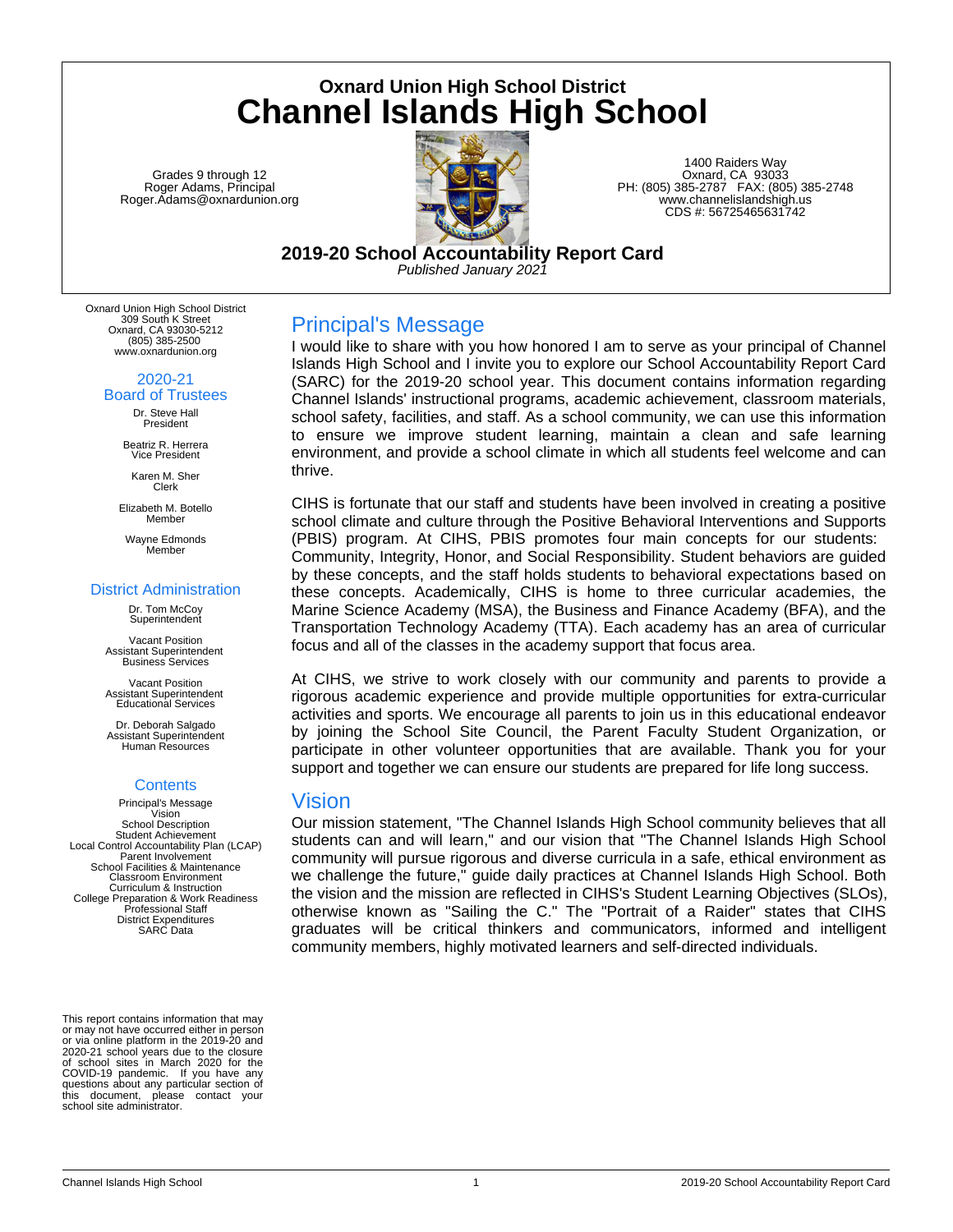# School Description

Channel Islands High School is located in the southern region of Oxnard and serves students in grades nine through twelve following a traditional calendar. At the beginning of the 2019-20 school year, 2739 students were enrolled, including 9.3% in special education, 18% qualifying for English Language Learner support, and 84.6% qualifying for free or reduced price lunch.

| Student Enrollment by Student Group / Grade Level<br>2019-20 |                          |                         |               |  |  |  |
|--------------------------------------------------------------|--------------------------|-------------------------|---------------|--|--|--|
| <b>Student Group</b>                                         | % of Total<br>Enrollment | Grade Level             | # of Students |  |  |  |
| Black or<br>African-Amer.                                    | 0.70%                    | Grade 9                 | 782           |  |  |  |
| Amer. Indian or<br>Alaska Native                             | 0.10%                    | Grade 10                | 667           |  |  |  |
| Asian                                                        | 0.30%                    | Grade 11                | 617           |  |  |  |
| Filipino                                                     | 6.20%                    | Grade 12                | 673           |  |  |  |
| Hisp. or Latino                                              | 87.60%                   | Ungraded                | $\Omega$      |  |  |  |
| Native Hawaiian or<br>Pacific Islander                       | 0.10%                    |                         |               |  |  |  |
| White                                                        | 3.40%                    |                         |               |  |  |  |
| Two or More Races                                            | 1.00%                    |                         |               |  |  |  |
| Students with<br><b>Disabilities</b>                         | 9.30%                    |                         |               |  |  |  |
| Socioeconomically<br>Disadvantaged                           | 84.60%                   |                         |               |  |  |  |
| <b>English Learners</b>                                      | 18.00%                   |                         |               |  |  |  |
| Foster Youth                                                 | 0.30%                    |                         |               |  |  |  |
| <b>Homeless</b>                                              | 15.70%                   |                         |               |  |  |  |
|                                                              |                          | <b>Total Enrollment</b> | 2,739         |  |  |  |

# Student Achievement

### Physical Fitness

In the spring of each year, Channel Islands High School is required by the state to administer a physical fitness test to all students in grade nine. The physical fitness test measures each student's ability to complete fitness tasks in six major areas. Students who either meet or exceed the standards in all six fitness areas are considered to be in the "healthy fitness zone." The chart reported in this document reports only the percentage in each category, not a cumulative total of the results for categories 4 of 6 and 5 of 6. Comparative district and state results can be found at the CDE's website.

| <b>Physical Fitness Test</b><br>Percentage of Students Meeting California Fitness Standards<br>2019-20 |                                          |                                  |                                 |  |  |
|--------------------------------------------------------------------------------------------------------|------------------------------------------|----------------------------------|---------------------------------|--|--|
|                                                                                                        | Percentage of Students Meeting Standards |                                  |                                 |  |  |
| Grade Level<br>Tested                                                                                  | Four of Six Fitness<br><b>Standards</b>  | Five of Six Fitness<br>Standards | Six of Six Fitness<br>Standards |  |  |
| Ninth                                                                                                  | N/A                                      | N/A                              | N/A                             |  |  |

*Note: Cells with N/A values do not require data as the 2019-2020 data are not available.*

*Note: Due to the COVID-19 pandemic, Executive Order N-56-20 was issued which waived the requirement to administer the physical fitness performance test for the 2019-2020 school year.*

#### California Assessment of Student Performance and **Progress**

The California Assessment of Student Performance and Progress (CAASPP) System includes the Smarter Balanced Summative Assessments (SBAC) for students in the general education population, and the California Alternate Assessments (CAAs) for students with the most significant cognitive disabilities. Only eligible students may participate in the administration of the CAAs. CAAs items are aligned with alternative achievement standards, which are linked with the Common Core State Standards (CCSS). CAASPP results are a measure of how well students are mastering California's standards in English language arts/literacy (ELA) and mathematics, and are given to grades three through eight and grade eleven. SBAC tests assess student performance in ELA/Literacy and mathematics utilizing computer-adaptive tests and performance tasks, and CAAs test items are aligned with alternative achievement standards which are linked with the Common Core State Standards (CCSS).

The CAASPP results shown in this report include overall results comparing the school, district and state scores as well as the school's overall score in each applicable subgroup. Results are shown only for subgroups with ten students or more taking the exam. For those categories that are blank in the tables, no students met subgroup criteria. More information on CAASPP can be found on the California Department of Education's website www.cde.ca.gov/ta/tg/ca/.

| <b>CAASPP Test Results in ELA and Mathematics - All Students</b> |                                                                                                        |           |       |       |       |       |  |  |
|------------------------------------------------------------------|--------------------------------------------------------------------------------------------------------|-----------|-------|-------|-------|-------|--|--|
|                                                                  | Percent of Students Scoring at Proficient or<br>Advanced<br>(meeting or exceeding the state standards) |           |       |       |       |       |  |  |
|                                                                  | School<br><b>District</b><br><b>State</b>                                                              |           |       |       |       |       |  |  |
|                                                                  | 18-19                                                                                                  | $19 - 20$ | 18-19 | 19-20 | 18-19 | 19-20 |  |  |
| English-Language Arts/Literacy<br>(grades $3-8$ and $11$ )       | 39.0                                                                                                   | N/A       | 44.0  | N/A   | 50.0  | N/A   |  |  |
| <b>Mathematics</b><br>(grades $3-8$ and $11$ )                   | 18.0                                                                                                   | N/A       | 27.0  | N/A   | 39.0  | N/A   |  |  |

*Note: Cells with N/A values do not require data.*

*Note: The 2019-2020 data are not available. Due to the COVID-19 pandemic, Executive Order N-30-20 was issued which waived the requirement for statewide testing for the 2019-2020 school year.*

*Note: Percentages are not calculated when the number of students tested is ten or less, either because the number of students in this category is too small for statistical accuracy or to protect student privacy.*

*Note: ELA and mathematics test results include the Smarter Balanced Summative Assessment and the CAA. The "Percent Met or Exceeded" is calculated by taking the total number of students who met or exceeded the standard on the Smarter Balanced Summative Assessment plus the total number of students who met the standard (i.e., achieved Level 3-Alternate) on the CAAs divided by the total number of students who participated in both assessments.*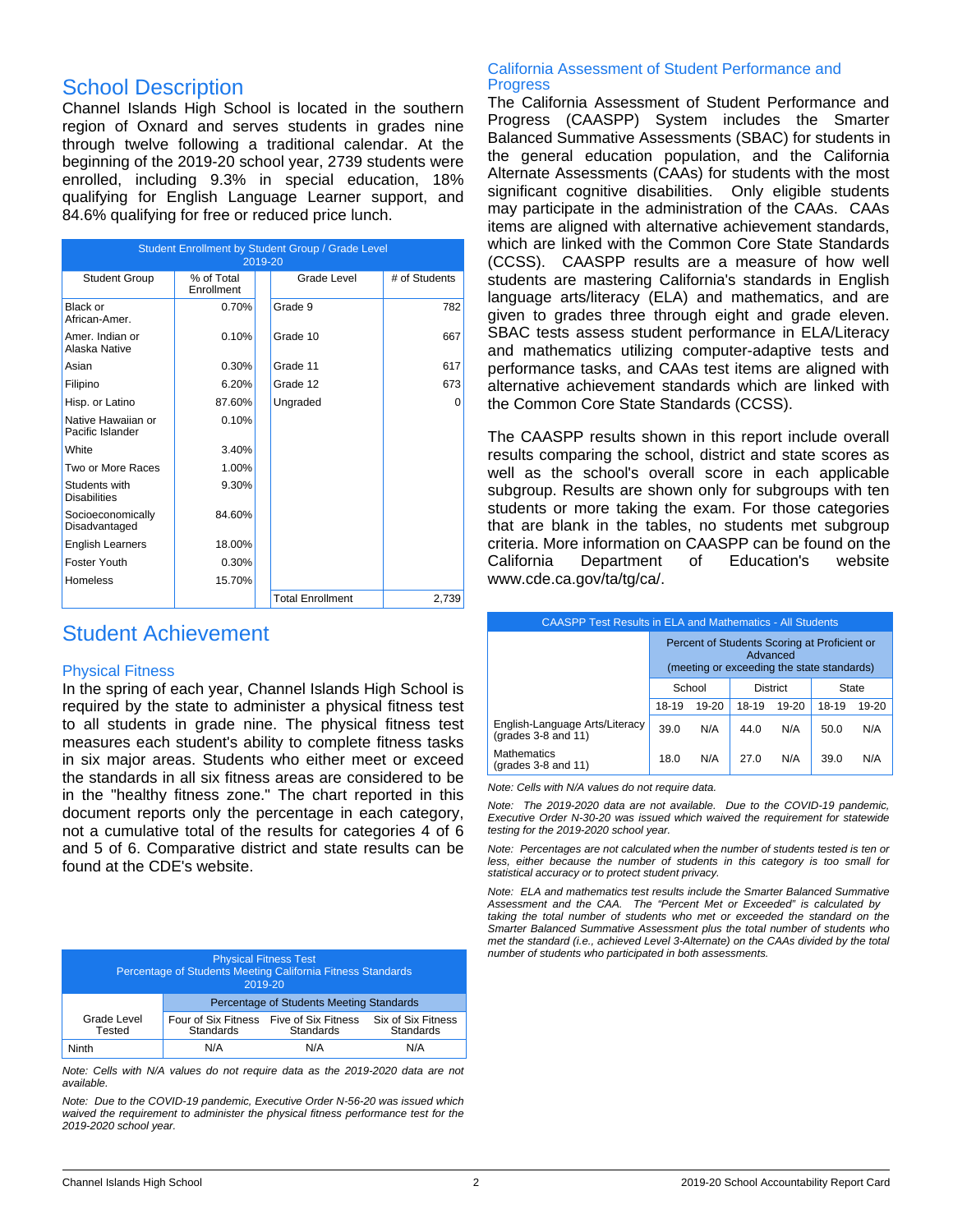|                                                   | CAASPP Test Results in ELA by Student Group (2019-20) |          |          |                        |                                                                         |
|---------------------------------------------------|-------------------------------------------------------|----------|----------|------------------------|-------------------------------------------------------------------------|
| <b>Student Groups</b>                             | Total<br>Enrollment                                   | # Tested | % Tested | % Not<br><b>Tested</b> | % Meeting<br><b>or</b><br>Exceeding<br><b>State</b><br><b>Standards</b> |
| <b>All Students</b>                               | N/A                                                   | N/A      | N/A      | N/A                    | N/A                                                                     |
| Male                                              | N/A                                                   | N/A      | N/A      | N/A                    | N/A                                                                     |
| Female                                            | N/A                                                   | N/A      | N/A      | N/A                    | N/A                                                                     |
| Black or<br>African-Amer.                         | N/A                                                   | N/A      | N/A      | N/A                    | N/A                                                                     |
| Amer. Indian or<br>Alaska Native                  | N/A                                                   | N/A      | N/A      | N/A                    | N/A                                                                     |
| Asian                                             | N/A                                                   | N/A      | N/A      | N/A                    | N/A                                                                     |
| Filipino                                          | N/A                                                   | N/A      | N/A      | N/A                    | N/A                                                                     |
| Hisp. or Latino                                   | N/A                                                   | N/A      | N/A      | N/A                    | N/A                                                                     |
| Native Hawaiian or<br>Pacific Islander            | N/A                                                   | N/A      | N/A      | N/A                    | N/A                                                                     |
| <b>White</b>                                      | N/A                                                   | N/A      | N/A      | N/A                    | N/A                                                                     |
| Two or More Races                                 | N/A                                                   | N/A      | N/A      | N/A                    | N/A                                                                     |
| <b>English Learners</b>                           | N/A                                                   | N/A      | N/A      | N/A                    | N/A                                                                     |
| Socioeconomically<br>Disadvantaged                | N/A                                                   | N/A      | N/A      | N/A                    | N/A                                                                     |
| Students with<br><b>Disabilities</b>              | N/A                                                   | N/A      | N/A      | N/A                    | N/A                                                                     |
| <b>Students Receiving</b><br>Migrant Ed. Services | N/A                                                   | N/A      | N/A      | N/A                    | N/A                                                                     |
| Foster Youth                                      | N/A                                                   | N/A      | N/A      | N/A                    | N/A                                                                     |
| Homeless                                          | N/A                                                   | N/A      | N/A      | N/A                    | N/A                                                                     |

| <b>CAASPP Test Results in Mathematics by Student Group (2019-20)</b> |                     |          |          |                        |                                                                  |  |  |
|----------------------------------------------------------------------|---------------------|----------|----------|------------------------|------------------------------------------------------------------|--|--|
| <b>Student Groups</b>                                                | Total<br>Enrollment | # Tested | % Tested | % Not<br><b>Tested</b> | % Meeting<br>or<br>Exceeding<br><b>State</b><br><b>Standards</b> |  |  |
| All Students                                                         | N/A                 | N/A      | N/A      | N/A                    | N/A                                                              |  |  |
| Male                                                                 | N/A                 | N/A      | N/A      | N/A                    | N/A                                                              |  |  |
| Female                                                               | N/A                 | N/A      | N/A      | N/A                    | N/A                                                              |  |  |
| Black or<br>African-Amer.                                            | N/A                 | N/A      | N/A      | N/A                    | N/A                                                              |  |  |
| Amer, Indian or<br>Alaska Native                                     | N/A                 | N/A      | N/A      | N/A                    | N/A                                                              |  |  |
| Asian                                                                | N/A                 | N/A      | N/A      | N/A                    | N/A                                                              |  |  |
| Filipino                                                             | N/A                 | N/A      | N/A      | N/A                    | N/A                                                              |  |  |
| Hisp. or Latino                                                      | N/A                 | N/A      | N/A      | N/A                    | N/A                                                              |  |  |
| Native Hawaiian or<br>Pacific Islander                               | N/A                 | N/A      | N/A      | N/A                    | N/A                                                              |  |  |
| White                                                                | N/A                 | N/A      | N/A      | N/A                    | N/A                                                              |  |  |
| Two or More Races                                                    | N/A                 | N/A      | N/A      | N/A                    | N/A                                                              |  |  |
| <b>English Learners</b>                                              | N/A                 | N/A      | N/A      | N/A                    | N/A                                                              |  |  |
| Socioeconomically<br>Disadvantaged                                   | N/A                 | N/A      | N/A      | N/A                    | N/A                                                              |  |  |
| Students with<br><b>Disabilities</b>                                 | N/A                 | N/A      | N/A      | N/A                    | N/A                                                              |  |  |
| <b>Students Receiving</b><br>Migrant Ed. Services                    | N/A                 | N/A      | N/A      | N/A                    | N/A                                                              |  |  |
| Foster Youth                                                         | N/A                 | N/A      | N/A      | N/A                    | N/A                                                              |  |  |
| <b>Homeless</b>                                                      | N/A                 | N/A      | N/A      | N/A                    | N/A                                                              |  |  |

*Note: Cells with N/A values do not require data.*

*Note: The 2019-2020 data are not available. Due to the COVID-19 pandemic, Executive Order N-30-20 was issued which waived the requirement for statewide testing for the 2019-2020 school year.*

# CAASPP Test Results in Science for All Students

|                                           | Percent of Students Scoring at Proficient or Advanced<br>(meeting or exceeding the state standards) |         |       |           |       |           |  |
|-------------------------------------------|-----------------------------------------------------------------------------------------------------|---------|-------|-----------|-------|-----------|--|
|                                           | School                                                                                              |         | State |           |       |           |  |
|                                           | 18-19                                                                                               | $19-20$ | 18-19 | $19 - 20$ | 18-19 | $19 - 20$ |  |
| Science<br>(grades $5, 8$ ,<br>and $10$ ) | N/A                                                                                                 | N/A     | N/A   | N/A       | N/A   | N/A       |  |

*Note: Cells with N/A values do not require data.*

*Note: The 2019-2020 data are not available. Due to the COVID-19 pandemic, Executive Order N-30-20 was issued which waived the requirement for statewide testing for the 2019-2020 school year.*

*Note: The new California Science Test (CAST) was first administered operationally in the 2018-2019 school year.*

| CAASPP Test Results in Science by Student Group (2019-20) |                            |          |          |                        |                                                                  |  |  |
|-----------------------------------------------------------|----------------------------|----------|----------|------------------------|------------------------------------------------------------------|--|--|
| <b>Student Groups</b>                                     | <b>Total</b><br>Enrollment | # Tested | % Tested | % Not<br><b>Tested</b> | % Meeting<br>or<br>Exceeding<br><b>State</b><br><b>Standards</b> |  |  |
| <b>All Students</b>                                       | N/A                        | N/A      | N/A      | N/A                    | N/A                                                              |  |  |
| Male                                                      | N/A                        | N/A      | N/A      | N/A                    | N/A                                                              |  |  |
| Female                                                    | N/A                        | N/A      | N/A      | N/A                    | N/A                                                              |  |  |
| Black or<br>African-Amer.                                 | N/A                        | N/A      | N/A      | N/A                    | N/A                                                              |  |  |
| Amer, Indian or<br>Alaska Native                          | N/A                        | N/A      | N/A      | N/A                    | N/A                                                              |  |  |
| Asian                                                     | N/A                        | N/A      | N/A      | N/A                    | N/A                                                              |  |  |
| Filipino                                                  | N/A                        | N/A      | N/A      | N/A                    | N/A                                                              |  |  |
| Hisp. or Latino                                           | N/A                        | N/A      | N/A      | N/A                    | N/A                                                              |  |  |
| Native Hawaiian or<br>Pacific Islander                    | N/A                        | N/A      | N/A      | N/A                    | N/A                                                              |  |  |
| White                                                     | N/A                        | N/A      | N/A      | N/A                    | N/A                                                              |  |  |
| Two or More Races                                         | N/A                        | N/A      | N/A      | N/A                    | N/A                                                              |  |  |
| English Learners                                          | N/A                        | N/A      | N/A      | N/A                    | N/A                                                              |  |  |
| Socioeconomically<br>Disadvantaged                        | N/A                        | N/A      | N/A      | N/A                    | N/A                                                              |  |  |
| Students with<br><b>Disabilities</b>                      | N/A                        | N/A      | N/A      | N/A                    | N/A                                                              |  |  |
| <b>Students Receiving</b><br>Migrant Ed. Services         | N/A                        | N/A      | N/A      | N/A                    | N/A                                                              |  |  |
| Foster Youth                                              | N/A                        | N/A      | N/A      | N/A                    | N/A                                                              |  |  |
| <b>Homeless</b>                                           | N/A                        | N/A      | N/A      | N/A                    | N/A                                                              |  |  |

*Note: Cells with N/A values do not require data.*

*Note: The 2019-2020 data are not available. Due to the COVID-19 pandemic, Executive Order N-30-20 was issued which waived the requirement for statewide testing for the 2019-2020 school year.*

# Local Control Accountability Plan (LCAP)

As part of the new Local Control Funding Formula, school districts are required to develop, adopt, and annually update a three-year Local Control and Accountability Plan (LCAP). The following components of this SARC address some of the priorities identified in the District's LCAP:

Conditions of Learning (Basic Services) – State Priority 1: Degree to which teachers are appropriately assigned and fully credentialed in the subject areas and for the pupils they are teaching; pupils have access to standards-aligned Instructional materials and school facilities are maintained in good repair. Covered in *Teacher Assignment*, including the Teacher Credentials & Misassignments chart; *Instructional Materials*, including the Textbooks chart; and *School Facilities & Maintenance*, including the Campus Description and School Facility Good Repair Status charts.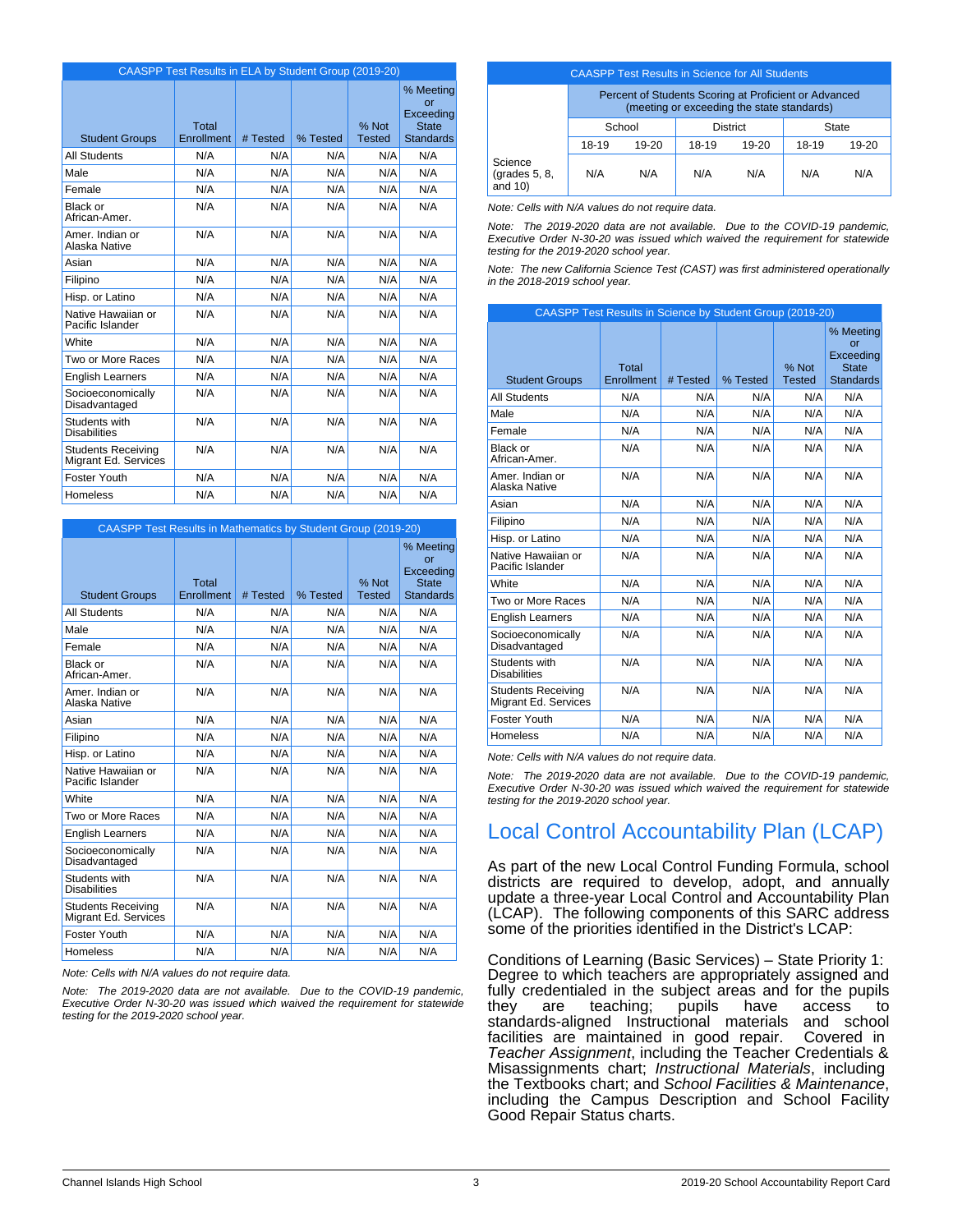Conditions of Learning (Implementation of State Standards) – State Priority 2: academic content and performance standards adopted by the state board for all pupils. Not covered in the School Accountability Report Card.

Parental Involvement – State Priority 3: Efforts to seek parent input in decision making, promotion of parent participation in programs for unduplicated pupils and special need subgroups. Covered in *Parent Involvement.*

Pupil Achievement – State Priority 4: Performance on standardized tests, score on Academic Performance Index, share of pupils that are college and career ready, share of English learners that become English proficient, English learner reclassification rate, share of pupils that pass Advanced Placement exams with a 3 or higher, and share of pupils determined prepared for college by the Early Assessment Program. Covered in California Early Assessment Program. *Assessment of Student Performance and Progress*, including the CAASPP charts.

Engagement (Pupil Engagement) – State Priority 5: School attendance rates, chronic absenteeism rates, middle school dropout rates, high school dropout rates, and high school graduation rates. Covered in *Dropout & Graduation Rates*, including the Dropout chart; and *Graduation Requirements*, including the Graduation Rate chart for high schools only.

School Climate – State Priority 6: Pupil suspension rates, pupil expulsion rates, other local measures including surveys of pupils, and parents and teachers on the sense of safety and school connectedness. Covered in *Discipline & Climate for Learning*, including Suspension & Expulsion chart; and *School Site Safety Plan.*

Conditions of Learning (Course Access) – State Priority 7: Pupil enrollment in a broad course of study that includes<br>all of the subject areas. Not covered in the School Not covered in the School Accountability Report Card.

Other Pupil Outcomes – State Priority 8: Pupil outcomes in the subject areas. Covered in *Physical Fitness*, including the Physical Fitness Test chart.

# Parent Involvement

Parents are encouraged to get involved in their child's learning environment either by volunteering in the classroom, participating in a decision-making group, or simply attending school events.

Parents stay informed on upcoming events and school activities through automated telephone messages, the school marquee, the school website, parent meetings, parent letters, summer mailer, teacher's communication and progress reporting, parent workshops, Parent Square, and through the PFSO. Contact the school office at (805) 385-2756 for more information on how to become involved in your child's learning environment.

# **Opportunities to Volunteer**

**Athletics** Career Academies Career Center Guest Speakers Parent Faculty Student Organization

## **Committees**

Band Boosters Booster Clubs English Learner Advisory Committee (ELAC) Migrant Parent Association Parent Faculty Student Organization (PFSO) School Site Council Squad Boosters

## **School Activities**

Academic Awards Athletic Events Back to School Night and Open House College & Career Nights Evening Parent Meeting Migrant Parent Institute Principal's Award Regional Migrant Parent Conference Evening Parent Workshops & Meetings (Parent Project) Cultural Community Events Renaissance Senior Awards

# School Facilities & Maintenance

The district takes great efforts to ensure that all schools are clean, safe, and functional through proper facilities maintenance and campus supervision. Channel Islands High School's original facilities were built in 1966; ongoing maintenance and campus improvements ensure facilities remain up to date and provide adequate space for students and staff. District maintenance and site custodial staff ensure that the repairs necessary to keep the school in good condition are completed in a timely manner. A work order process is used by school and district staff to communicate non-routine maintenance requests. Emergency repairs are given the highest priority. In the last 12 months, the following improvements are in progress:

2019-20 Campus Improvements:

• Installation of a new bell system

2020-21 Continuing Campus Improvements:

- Measure A Projects: Renovation to fields; new HVAC systems; renovations to the front of the school
- Focus on enhancing the campus' safety features in case of an active assailant through installation of new cameras and the Raptor security system

Every morning before school begins, the grounds crew inspects facilities for safety hazards or other conditions that need attention prior to students and staff entering school grounds. One part-time day custodian and six evening custodians are assigned to Channel Islands High School. The day custodian is responsible for:

- Restroom cleaning
- Trash removal

Restrooms are checked throughout the day for cleanliness and subsequently cleaned as needed. The evening custodians are responsible for: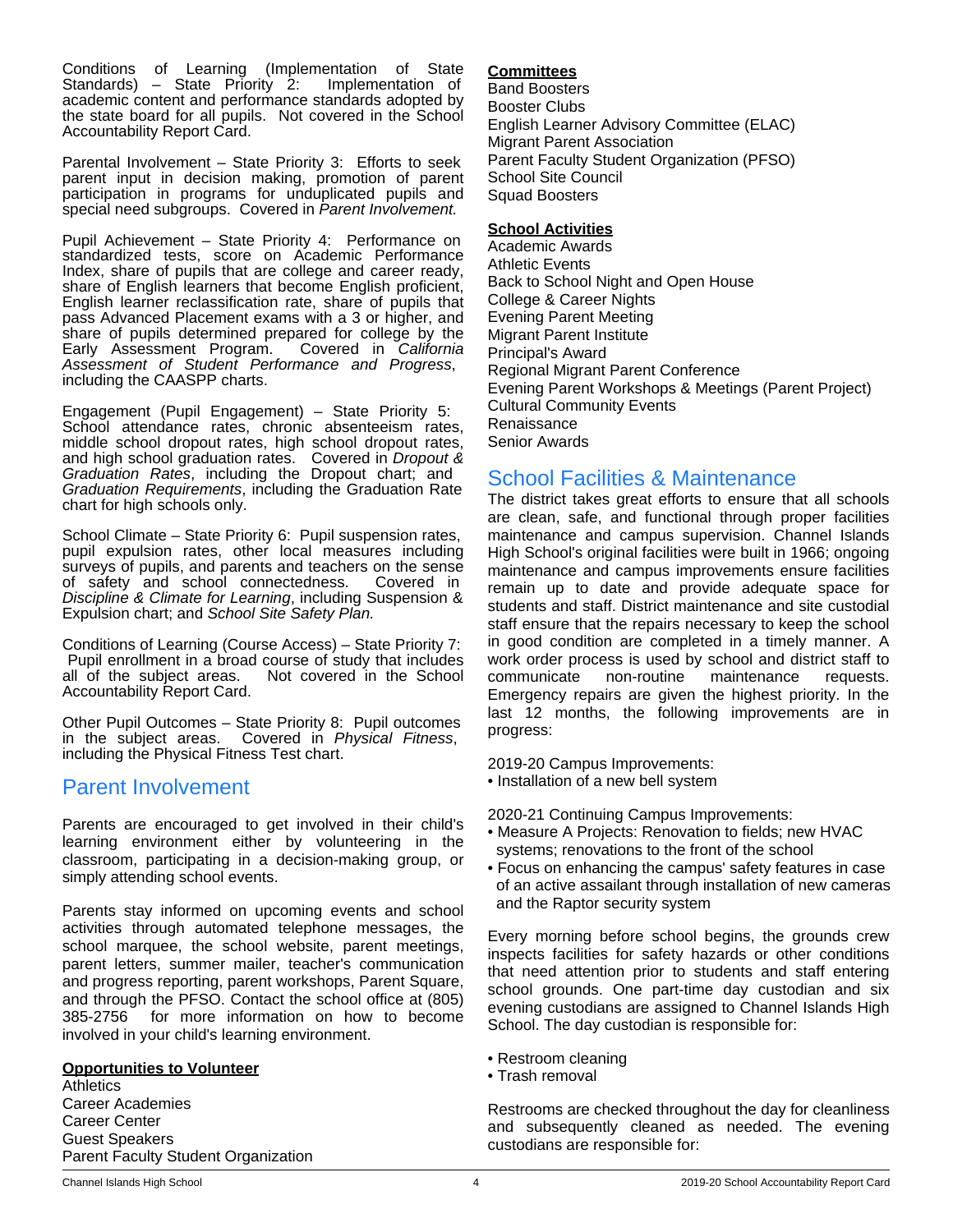- Classroom cleaning
- Cafeteria cleanup
- Common use area cleaning
- Office area cleaning
- Restroom cleaning

The principal communicates with custodial staff daily concerning maintenance and school safety issues.

| <b>Campus Description</b>   |          |  |  |  |
|-----------------------------|----------|--|--|--|
| Year Built                  | 1966     |  |  |  |
| Acreage                     | 35       |  |  |  |
| Square Footage              | 196738   |  |  |  |
|                             | Quantity |  |  |  |
| <b>Permanent Classrooms</b> | 72       |  |  |  |
| Portable Classrooms         | 19       |  |  |  |
| Restrooms (sets)            | 3        |  |  |  |
| Cafeteria                   |          |  |  |  |
| <b>Field House</b>          |          |  |  |  |
| Gymnasium                   |          |  |  |  |
| Library                     |          |  |  |  |
| Locker Rooms                | 1 set    |  |  |  |
| Math Labs                   | 4        |  |  |  |
| Science Labs                | 13       |  |  |  |

## Facilities Inspection

The district's maintenance department inspects Channel Islands High School on an annual basis in accordance with Education Code §17592.72(c)(1). Channel Islands High School uses a school site inspection survey to identify unsafe or hazardous conditions and facility improvement needs. The most recent school inspection took place on Wednesday, March 18, 2020 to Friday, May 1, 2020. Deficiencies noted in the school inspection survey were corrected immediately by the district's maintenance department. During fiscal year 2020-21, all restrooms were fully functional and available for student use at the time of the inspection.

| <b>School Facility Good Repair Status</b><br>Most Recent Inspection: Wednesday, March 18, 2020 |                      |      |      |  |  |  |
|------------------------------------------------------------------------------------------------|----------------------|------|------|--|--|--|
| Item Inspected                                                                                 | <b>Repair Status</b> |      |      |  |  |  |
|                                                                                                | Good                 | Fair | Poor |  |  |  |
| A. Systems                                                                                     |                      |      |      |  |  |  |
| <b>B.</b> Interior                                                                             |                      |      |      |  |  |  |
| C. Cleanliness                                                                                 |                      |      |      |  |  |  |
| D. Electrical                                                                                  |                      |      |      |  |  |  |
| E. Restrooms / Fountains                                                                       |                      |      |      |  |  |  |
| F. Safety                                                                                      |                      |      |      |  |  |  |
| G. Structural                                                                                  |                      |      |      |  |  |  |
| H. External                                                                                    |                      |      |      |  |  |  |

| Repair Needed and Action Taken or Planned |                                                                                                                                                                                                                                                                                                                     |  |  |  |
|-------------------------------------------|---------------------------------------------------------------------------------------------------------------------------------------------------------------------------------------------------------------------------------------------------------------------------------------------------------------------|--|--|--|
| <b>Section Number</b>                     | Comment                                                                                                                                                                                                                                                                                                             |  |  |  |
| (A)                                       | Classrooms 16 & 29; Bldg "P" Student Dining Space 1 -<br>Replace/repair broken air vent cover                                                                                                                                                                                                                       |  |  |  |
| (B)                                       | Bldg "A" Library Womens RR Space 1, Library Mens RR<br>Space 2, Faculty Lounge Space 7, Classroom Space 12,<br>Mechanics Room Space 13, Workroom Space 14, Main<br>Library Space 15, Classrooms 12, 14, 15 & 21 -<br>Inspect/repair hole in wall using methods/materials<br>equivalent to the original construction |  |  |  |

Classrooms 11, 21, 24 & 25; Outside Entry Storage Space 5 - Inspect/may require repainting using methods/materials equivalent to the original construction

Classrooms 20, 28, 45, 47, 49 & 50 & Workroom Between 60 & 61 Space 1 & 2; Portable Classroom P-3; Weight Room Space AR-2; Portable P-7; Bldg "O" Portable P-6; Portable Phy/Classroom Space SL-1 - Inspect/replace missing ceiling tile using materials equivalent to original construction

Storage Room in Classroom 33 Space 20 - Need housekeeping

Custodial Break Room Space 8 & Classroom 42 , 57 & 95 & Girls Team Room Space 14 & Classroom 93-C; Classroom 98; Bldg "N" Activity Room Space AR-1; Staff Service Area Space 4; Faculty Dining Space 7; Gym Equipment Storage Space 3 - Inspection/repair walls using methods/materials equivalent to the original construction

Classroom 48, 54 & 62 - Inspect/replace missing baseboard using methods/materials equivalent to the original construction

Classroom Portable P-12; Portable Classroom ML-4; Portable Classroom T-1; Bldg "M" Portable Classroom 68; Portable Classroom 67; Portable P-8 - Re-attach/replace wallpaper to wall

Classroom 64 - Replace missing cabinet drawer

Drama Classroom Storage & Office Space 91, 8 & 10 - Inspection/replace missing ceiling tile using methods/materials equivalent to original construction; inspection/repair walls using methods/materials equivalent to the original construction

ASB Space 92 - Inspection/repair walls using methods/materials equivalent to the original construction; inspection/replace baseboard using methods/materials equivalent to the original construction

Main Locker Storage Space 8 & Computer Room Storage 2, 3 & 16 & Classroom 95 Storage Space 13, 11, 9, 6 - Inspect/replace damaged ceiling tile using methods/materials equivalent to original construction

Classroom 97 - Repair crack in walls using methods/materials equivalent to the original construction

Computer Room Classroom ML-1; Computer Room Classroom ML-3 - Re-attach/replace wallpaper to wall; inspect/replace missing ceiling tile using methods/materials equivalent to original construction

Bldg "J" Band Room Space 2; Bland Room Storage Space 11; Music Room Space 1; Music Room Storage 3, 4, 7, 9; Music Room Hallways Space 6, 15 - Inspect/replace missing ceiling tile using materials equivalent to original construction

Custodial Close Space 24 - Inspection/repair baseboard using methods/materials equivalent to the original construction; inspect/may require repainting using materials equivalent to the original construction

Portable Classroom P-2; Portable P-10 - Inspection/replace damaged floor tile using methods/materials equivalent to original construction

Portable P-9; Office Space 5; Training Room Space 6 - Inspection/replace damaged floor tile using methods/materials equivalent to original construction; inspection/replace damaged ceiling tile using methods/materials equivalent to original construction

Custodian Closet Space 3 - Inspection/replace damaged wall using methods/materials equivalent to original construction

Bldg "Y" Classroom Portable P-5 - Inspection/replace damaged ceiling & floor tile using methods/materials equivalent to original construction

- (C) Main Locker Office/Storage Space 4 & 5; Band Room Storage Space 12 & 13; Band Room Office Space 21 & 22 - Need housekeeping
- (D) Office Space 11; Hallway Space 19 Check overhead light fixtures (possible ballast problems)

Main Library Space 15, Bldg "B-1" Lower Classrooms 5, 11, 17, 25, 30, 31, 39, 40, 51, 52 - Replace damaged/missing light cover

Classroom 16; Counselor Office Space 17 - Replace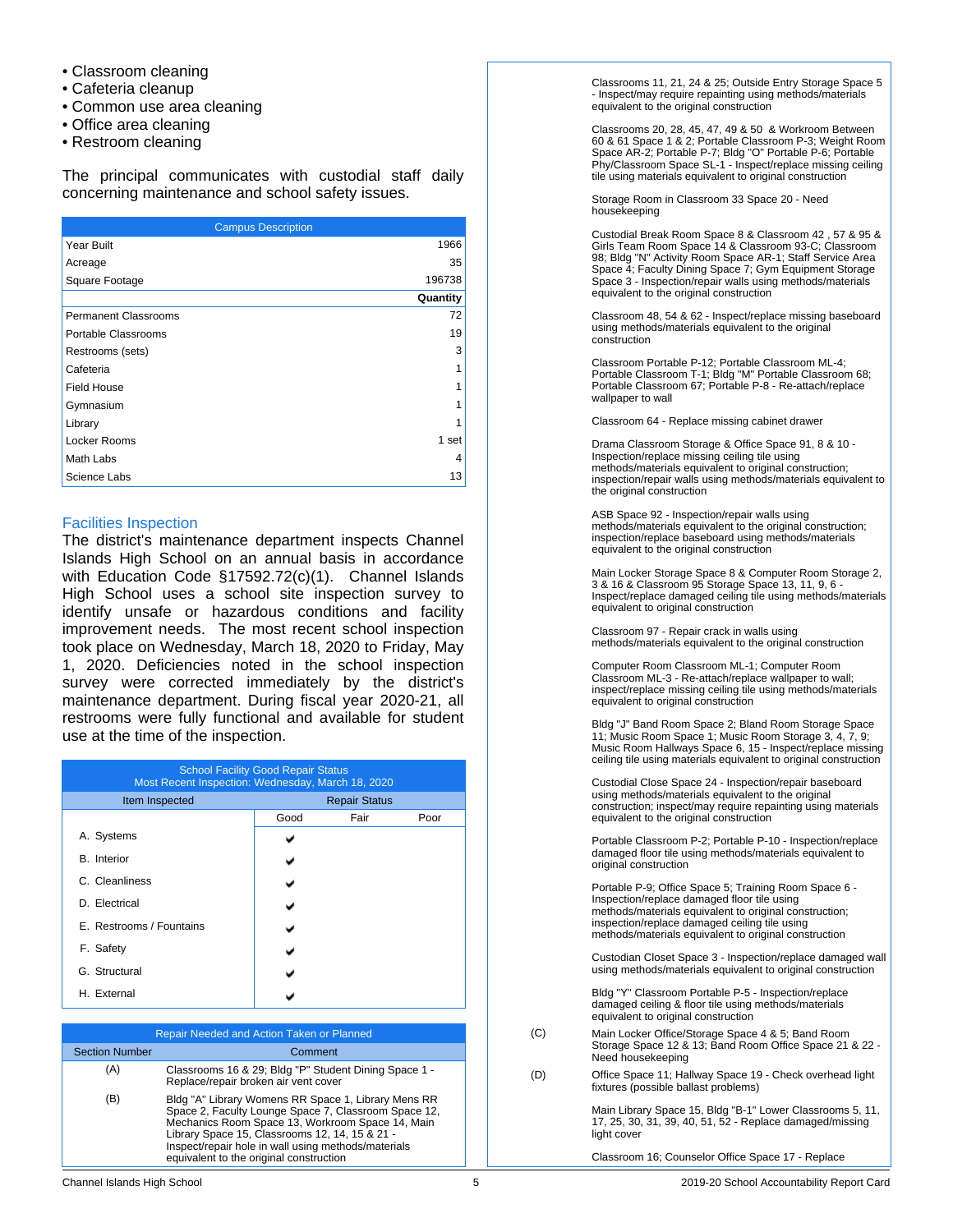|     | damaged/missing plug cover<br>Bldg "B-2" Upper Classroom 19 - Inspection/secure exposed                                                                                                                                                                       | administrators, campus supervisors, and resource officers<br>monitor student behavior and ensure students either leave                                          |                                                  |                 |                             |  |
|-----|---------------------------------------------------------------------------------------------------------------------------------------------------------------------------------------------------------------------------------------------------------------|-----------------------------------------------------------------------------------------------------------------------------------------------------------------|--------------------------------------------------|-----------------|-----------------------------|--|
|     | wiring rear of classroom                                                                                                                                                                                                                                      | campus or travel to after-school activities in a safe and                                                                                                       |                                                  |                 |                             |  |
|     | Classroom 26 - Inspection/secure (wiring hanging from<br>ceiling)                                                                                                                                                                                             | orderly manner.                                                                                                                                                 |                                                  |                 |                             |  |
|     | Classroom 32 - Check light fixtures (possible ballast<br>problems) half of the lights are out                                                                                                                                                                 | Channel Islands High School is a closed campus. During<br>school hours, all visitors must sign in at the school's office                                        |                                                  |                 |                             |  |
|     | Classroom 31 - Inspection/secure (wiring hanging on the<br>wall)                                                                                                                                                                                              | and wear identification badges while on school grounds.                                                                                                         |                                                  |                 |                             |  |
|     | Workroom Between Room 36 & Room 37 Space 2 & 3 & Lab<br>Between Room 38 & 38 Space 6 & 7 & Hallwall Workroom<br>Space 3; Office Area Space 27; Portable Phy/Classroom<br>Space SL-1; Bldg "Y" Classroom Portable P-5 - Replace<br>damaged/missing light cover | <b>School Site Safety Plan</b><br>The Comprehensive School Site Safety<br>developed for Channel<br>collaboration with local agencies and the district office to | Islands                                          | High            | Plan<br>was<br>School<br>in |  |
|     | Classroom 46, 53, 55 & Bldg "D" Classroom Portable P-11 -<br>Check overhead light fixtures (possible ballast problems)                                                                                                                                        | fulfill Senate Bill 187 requirements. Components of this<br>plan include child abuse reporting procedures, teacher                                              |                                                  |                 |                             |  |
|     | Classroom 48 & Classroom Portable P-12 & Old Media<br>Room Space 8 - Replace damaged/missing outlet cover                                                                                                                                                     | notification of dangerous pupil procedures, disaster<br>response procedures, procedures for safe arrival and                                                    |                                                  |                 |                             |  |
|     | Classroom 62; Bldg "I" Computer Room Classroom ML-2 -<br>Replace/resecure outlet cover                                                                                                                                                                        | departure from school, sexual harassment policy, and<br>dress code policy. The school's most recent school safety                                               |                                                  |                 |                             |  |
|     | Classroom 65 - Replace missing network outlet cover                                                                                                                                                                                                           | plan was reviewed, updated, and discussed with school<br>staff in December 2020.                                                                                |                                                  |                 |                             |  |
|     | Student Center Space 90 - Secure power plug hanging out of<br>the power box                                                                                                                                                                                   | <b>Classroom Environment</b>                                                                                                                                    |                                                  |                 |                             |  |
|     | ASB Space 92 - Secure power plug hanging out of the power<br>box                                                                                                                                                                                              |                                                                                                                                                                 |                                                  |                 |                             |  |
|     | ASB Office Space 9; Band Room Storage Space 11;<br>Attendance Office Space 22 - Replace damaged/missing<br>light cover                                                                                                                                        | Discipline & Climate for Learning<br>Channel Island High School's discipline policies are based<br>upon Positive Behavioral Interventions and Supports          |                                                  |                 |                             |  |
|     | ASB Storage Space 12 & 13 - Replace damaged/missing<br>light cover/reinstall missing breaker panel cover                                                                                                                                                      | (PBIS) and a Multi-Tiered System of Supports approach to<br>social, emotional and behavioral support.                                                           |                                                  |                 | This                        |  |
|     | Classroom 94; Weight Room Space AR-2; Weight Room<br>storage Space AR-2 - Replace damaged/missing wire cover                                                                                                                                                  | school-wide positive behavior management plan is used<br>as a guide to develop school rules, develop behavior                                                   |                                                  |                 |                             |  |
|     | Portable Classroom P-1 - Resecure hanging plug outlet out<br>of wall                                                                                                                                                                                          | management programs, promote responsibility, promote<br>respect, and minimize classroom disruptions. disciplinary                                               |                                                  |                 |                             |  |
| (E) | Main Locker Student Shower - Repair leaking shower heads                                                                                                                                                                                                      | intervention is managed by school administrators in a fair,                                                                                                     |                                                  |                 |                             |  |
|     | Gym Storage Space 12 - Inspection/repair clogged sink                                                                                                                                                                                                         | firm, and consistent manner based upon the nature of                                                                                                            |                                                  |                 |                             |  |
| (H) | Classrooms 8, 15, 17, 23; Lab & Storage Between 43 & 44<br>Space 10 & 9; Classroom 44; Hallwall Workroom Space 3;<br>Old Media Room Space 8; Classroom 96; Bldg "M" Portable                                                                                  | each situation.                                                                                                                                                 |                                                  |                 |                             |  |
|     | Classroom 68 - Adjust door alignment (door will not close<br>properly)                                                                                                                                                                                        |                                                                                                                                                                 | <b>Suspensions &amp; Expulsions</b><br>$17 - 18$ | 18-19           | 19-20                       |  |
|     |                                                                                                                                                                                                                                                               |                                                                                                                                                                 |                                                  |                 |                             |  |
|     | Bldg "C-2" Upper Classroom 43 & Classroom 43; Bldg "Q"<br>Main Gym Floor Space 1 - Replace/repair broken door lock                                                                                                                                            | % Students Suspended                                                                                                                                            | 5.8                                              | School<br>6.5   | 4.3                         |  |
|     | ASB Office Space 9 - Replace missing door kick plate                                                                                                                                                                                                          | % Students Expelled                                                                                                                                             | 0.1                                              | 0.5             | 0.5                         |  |
|     | Girls Team Room Space 14 - Remove broken mirror                                                                                                                                                                                                               |                                                                                                                                                                 |                                                  | <b>District</b> |                             |  |
|     |                                                                                                                                                                                                                                                               | % Students Suspended                                                                                                                                            | 5.2                                              | 6.2             | 4.0                         |  |
|     | Classroom 97 - Inspection/replace broken power outlet                                                                                                                                                                                                         | % Students Expelled                                                                                                                                             | 0.1                                              | 0.3             | 0.3                         |  |
|     | <b>Overall Summary of School Facility Good Repair Status</b>                                                                                                                                                                                                  |                                                                                                                                                                 |                                                  | <b>State</b>    |                             |  |
|     |                                                                                                                                                                                                                                                               | $\mathbf{H}$                                                                                                                                                    | 25                                               | 25              | 25                          |  |

v *Rating Description*

*Exemplary: The school meets most or all standards of good repair. Deficiencies noted, if any, are not signifcant and/or impact a very small area of the school.*

Exemplary Good Fair Poor

#### Campus Supervision

School administration and teaching staff place a high priority on providing adequate adult supervision on campus before, during, and after school. As students arrive on campus each morning, administrators and campus supervisors patrol the campus, entrance areas, and designated common areas. Administrators, teachers, campus supervisors, and resource officers monitor lunch time activity in the cafeteria and common student activity areas. At the end of the day when students are dismissed,

*prior years.*

Class Size

% Students Suspended 1 3.5 3.5 2.5 % Students Expelled 0.1 0.1 0.1 *Note: The 2019-2020 suspensions and expulsions rate data are not comparable to prior year data because the 2019-2020 school year is a partial school year due to the COVID-19 crisis. As such, it would be inappropriate to make any comparisons in rates of suspensions and expulsions in the 2019-2020 school year compared to*

The Class Size Distribution table in this report illustrates the distribution of class sizes by subject area, the average class size, and the number of classes that contain 1-22 students, 23-32 students, and 33 or more students. Calculations exclude classrooms of 50 or more students.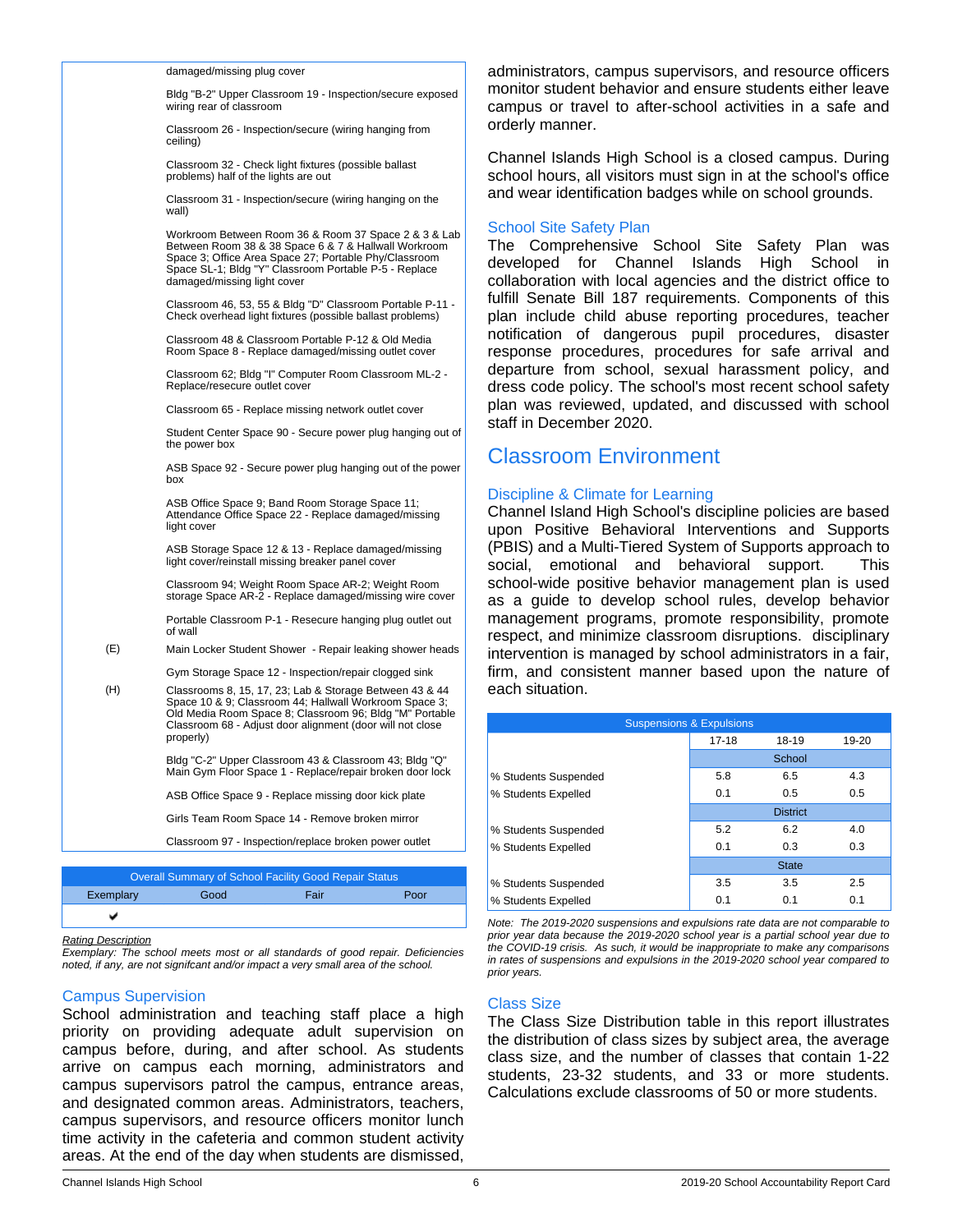| Average Class Size and Class Size Distribution |               |                          |                          |       |  |  |
|------------------------------------------------|---------------|--------------------------|--------------------------|-------|--|--|
|                                                |               |                          | 2017-18                  |       |  |  |
|                                                | Avg.<br>Class | <b>Number of Classes</b> |                          |       |  |  |
| <b>Subject</b>                                 | <b>Size</b>   | $1 - 22$                 | $23 - 32$                | $33+$ |  |  |
| English                                        | 31.0          | 18                       | 14                       | 63    |  |  |
| <b>Mathematics</b>                             | 31.0          | 8                        | 19                       | 51    |  |  |
| Science                                        | 29.0          | 12                       | 22                       | 42    |  |  |
| Social Science                                 | 32.0          | 7                        | 16                       | 48    |  |  |
|                                                |               | 2018-19                  |                          |       |  |  |
|                                                | Avg.<br>Class |                          | <b>Number of Classes</b> |       |  |  |
| <b>Subject</b>                                 | <b>Size</b>   | $1 - 22$                 | 23-32                    | $33+$ |  |  |
| English                                        | 30.0          | 15                       | 31                       | 54    |  |  |
| <b>Mathematics</b>                             | 30.0          | 12                       | 22                       | 48    |  |  |
| Science                                        | 29.0          | 15                       | 16                       | 44    |  |  |
| Social Science                                 | 30.0          | 12                       | 15                       | 49    |  |  |
|                                                |               |                          | 2019-20                  |       |  |  |
|                                                | Avg.<br>Class |                          | <b>Number of Classes</b> |       |  |  |
| <b>Subject</b>                                 | <b>Size</b>   | $1 - 22$                 | $23 - 32$                | $33+$ |  |  |
| English                                        | 27.0          | 36                       | 28                       | 59    |  |  |
| <b>Mathematics</b>                             | 29.0          | 22                       | 15                       | 54    |  |  |
| Science                                        | 32.0          | 6                        | 22                       | 46    |  |  |
| Social Science                                 | 27.0          | 20                       | 21                       | 49    |  |  |

*\*Number of classes indicates how many classrooms fall into each size category (a range of total students per classroom). At the secondary level, this information is reported by subject area rather than grade level.*

# Dropout & Graduation Rates

Channel Islands High School's teachers and administrative staff practice the early identification of and intervention on behalf of students who exhibit warning signs and/or behavioral traits that may lead to dropping out of school. Intervention strategies used to promote attendance and reduce dropout rates include monitoring test results and performance, counseling, SOAR Program (utilizing Edgenuity software for classes), grade level cohorts, online credit recovery classes offered before and after school, Academic Enrichment Saturday Tutoring (AEST), Raider Response Team 1, Advancement Via Individual Determination (AVID), Positive Behavioral Interventions and Supports (PBIS), and ELL Saturday Program. The Student Intervention Specialist works with community agencies to provide students with counseling services. Understanding that the needs of each student are different, administrators, counselors, and teaching staff continue their efforts to discover successful solutions to help students complete their high school program.

Students must accumulate 230 course credits to receive a high school diploma from Channel Islands High School. Alternative methods of acquiring a diploma are available through the continuation school, community day school, adult school, Condor High School, Condor Options, and credit recovery for those students who have been unsuccessful in a high school environment or have exhausted their opportunities to remain at Channel Islands High School.

In the following Dropout & Graduation Rates table, 2018-19 data is the most current information available, since state certification/release dates for dropout data occur too late for inclusion in this report. Detailed information about dropout rates and graduation rates can be found on the DataQuest Web page at http://dq.cde.ca.gov/dataquest/.

| Dropout & Graduation Rates (Four-Year Cohort Rate) |                 |              |         |  |  |
|----------------------------------------------------|-----------------|--------------|---------|--|--|
|                                                    | School          |              |         |  |  |
|                                                    | 16-17           | 17-18        | 18-19   |  |  |
| Dropout Rate                                       | 7.0%            | 6.2%         | 7.1%    |  |  |
| <b>Graduation Rate</b>                             | 88.9%           | 89.0%        | 88.4%   |  |  |
|                                                    | <b>District</b> |              |         |  |  |
|                                                    | 16-17           | 17-18        | 18-19   |  |  |
| Dropout Rate                                       | 7.1%            | 7.1%         | 6.8%    |  |  |
| <b>Graduation Rate</b>                             | 85.6%           | 84.9%        | 85.5%   |  |  |
|                                                    |                 | <b>State</b> |         |  |  |
|                                                    | 16-17           | $17 - 18$    | 18-19   |  |  |
| Dropout Rate                                       | 9.1%            | 9.6%         | $9.0\%$ |  |  |
| <b>Graduation Rate</b>                             | 82.7%           | 83.0%        | 84.5%   |  |  |

*For the formula to calculate the 2018-19 and 2019-20 adjusted cohort graduation rate, see the 2019-20 Data Element Definitions document located on the SARC web page at https://www.cde.ca.gov/ta/ac/sa/*

# Curriculum & Instruction

# Staff Development

All training and curriculum development activities at Channel Islands High School revolve around the California State Content Standards and Frameworks. During the 2019-20 school year, Channel Islands High School held staff development training devoted to:

- Positive Behavioral Interventions and Supports (PBIS)
- Student Engagement
- Professional Learning Communities (PLC's)
- Next Generation Science Standards (NGSS)
- Question Formulation Technique (QFT)
- Educational Technology Training (1:1 distribution, implementation and pedagogy)
- LCAP Funds to Support CSR for ELD & 9th Grade **Mathematics**
- Technology Training
- SPED Co-Teaching Teams
- ELRT

Decisions concerning selection of staff development activities are performed by all staff using tools such as teacher input, state assessment results, and data analysis to determine the areas in which additional teacher training may enhance classroom instruction and increase student achievement levels. Channel Islands High School supports ongoing professional growth throughout the year on weekly early release days. Teachers meet in both grade level and department level teams to conduct data analysis to identify areas of need. Teaching staff are provided the opportunity to participate in district-sponsored staff development workshops or training session as 1) a supplement to site-based staff development, 2) for reinforcement of or follow-up on previous training, or 3) follow-up training for newly implemented programs/curricula.

During the 2018-19, 2019-20, and 2020-21 school years, Channel Island High School's teachers had the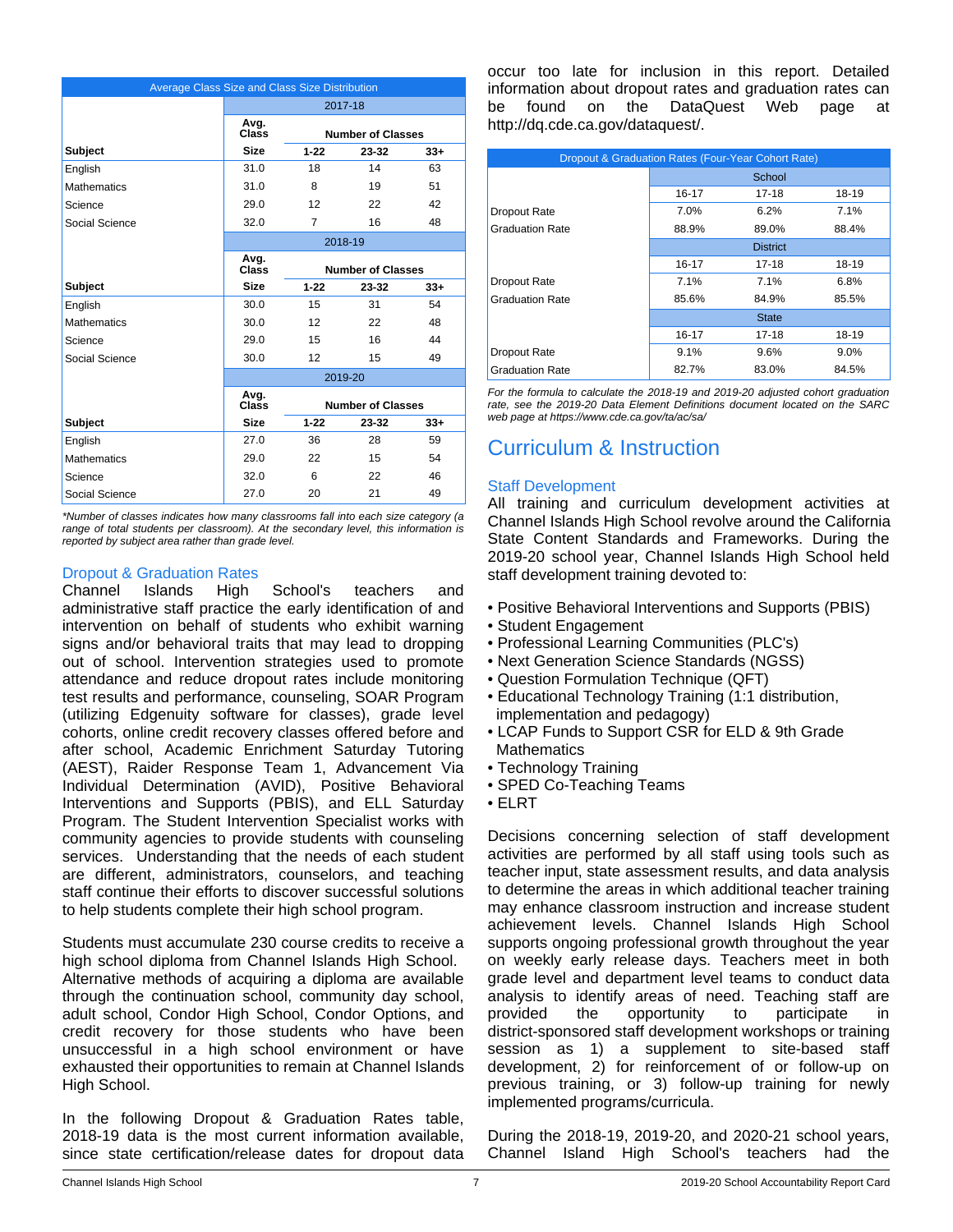opportunity to attend the following events hosted by the Oxnard Union High School District:

2018-19 Training:

- Next Generation Science Standards (NGSS)
- English Language Arts (ELA)
- Mathematics
- Social Science
- iLit Training

2019-20 Training:

- Multi-Tiered System of Supports (MTSS)
- iLit Reading Intervention
- SkillsUSA Training for Career Pathways
- Edge Training for ESL Students
- Curriculum Design for Dual Language Immersion
- Textbook Pilot Training for Science and ELA
- Math Leadership Network
- Digital Broadcast
- Ethnic Studies Curriculum Development
- Dual Immersion Textbook Pilot Training
- VC Innovates
- AP Spanish Committee Test Development
- Next Generation Science Standards (NGSS)
- Library Learning Day
- AVID Elective Focused Note-Taking
- Data Chats for Common Assessments, Corrective Teaching, and Engagement
- Google Platform Training
- PLC Summer Curriculum Planning, Common Syllabi, Technology Use, Student Engagement
- Positive Behavioral Interventions & Supports (PBIS)
- Distance Learning Platforms (Google Meet, Technology)

2020-21 Training:

- Interactive Google Meet
- Grading for Equity 1 Key Concepts
- Grading for Equity 2 Scoring Rubrics
- Grading for Equity 3 Mastery Tracking
- Supporting English Learners in Distance Learning
- Supporting SPED in Distance Learning
- Social Emotional Learning (SEL) Check-in
- Google Classroom & Canvas
- ParentSquare
- Digital Tools
- Lesson Design Strategy for Distance Learning

Channel Islands High School offers support to new and veteran teachers through peer coaching and mentoring. Instructional aides are provided targeted training focused on teaching strategies and curriculum content. Substitute teachers are invited to participate in designated staff development activities. All staff are encouraged to attend professional workshops and conferences. Classified support staff receive job-related training from department supervisors and district representatives.

| Number of School Days Dedicated to Staff Development and Continuous<br>Improvement |             |             |  |  |
|------------------------------------------------------------------------------------|-------------|-------------|--|--|
| 2018-19                                                                            | $2019 - 20$ | $2020 - 21$ |  |  |
|                                                                                    |             |             |  |  |

# Instructional Materials

All textbooks used in the core curriculum at Channel Islands High School are aligned to the California Content<br>Standards and Frameworks. Standards-based Standards and Frameworks. Standards-based instructional materials are approved by the district's Board of Trustees. The district follows the State Board of Education's six-year adoption cycle for core content materials and the eight-year cycle for textbook adoptions in foreign language, visual and performing arts, and health.

On Wednesday, September 23, 2020, the Oxnard Union High School District's Board of Trustees held a public hearing to certify the extent to which textbooks and instructional materials have been provided to students. The Board of Trustees adopted Resolution No. 20-47 which certifies as required by Education Code §60119 (1) that textbooks and instructional materials were provided to all students, including English learners, in the district to the extent that each pupil has a textbook or instructional materials, or both, to use in class and to take home, (2) sufficient textbooks and instructional materials were provided to each student, including English learners, that are aligned to the academic content standards and consistent with the cycles and content of the curriculum frameworks in math, science, history-social science, and English/language arts, (3) sufficient textbooks or instructional materials were provided to each pupil enrolled in foreign language or health classes, and (4) sufficient laboratory science equipment was available for science laboratory classes offered in grades 9-12 inclusive.

In addition to core subject areas, districts are required to disclose in their SARCs the sufficiency of instructional materials used for their visual/performing arts curricula. During the 2020-21 school year, Oxnard Union High School District provided each student, including English learners, enrolled in a visual/performing arts class with a textbook or instructional materials to use in class and to take home. These materials complied with the state's content standards and curriculum frameworks.

| <b>Textbooks</b>             |                                                                                 |                                           |  |  |
|------------------------------|---------------------------------------------------------------------------------|-------------------------------------------|--|--|
|                              | Adoption Year Publisher & Series                                                | <b>Pupils Lacking</b><br><b>Textbooks</b> |  |  |
| <b>English Language Arts</b> |                                                                                 |                                           |  |  |
| 2008                         | Bedford/St. Martin's, The Language of<br>Composition                            | $0\%$                                     |  |  |
| 2005                         | McDougal Littell, Language Network                                              | $0\%$                                     |  |  |
| 2005                         | McDougal Littell, The Language of Literature                                    | $0\%$                                     |  |  |
| 2016                         | Pearson, The Longman Reader                                                     | $0\%$                                     |  |  |
| 2007                         | Prentice Hall, Timeless Voices, Timeless<br><b>Themes The British Tradition</b> | $0\%$                                     |  |  |
| <b>Foreign Languages</b>     |                                                                                 |                                           |  |  |
| 2011                         | Better Chinese Limited, Discovering Chinese                                     | $0\%$                                     |  |  |
| 2007                         | EMC Paradigm, Que Chevere 1, 2, 3                                               | $0\%$                                     |  |  |
| 2003                         | Holt, Ven Conmigo                                                               | $0\%$                                     |  |  |
| 2007                         | McDougal Littell, Abriendo Puertas: Lenguaje                                    | $0\%$                                     |  |  |
| 2007                         | McDougal Littell, Discovering French<br>Nouveau                                 | $0\%$                                     |  |  |
| 2007                         | McDougal Littell, En Espanol                                                    | $0\%$                                     |  |  |
| 2007                         | Prentice Hall, Abriendo paso: Gramatica                                         | 0%                                        |  |  |
| 2007                         | Prentice Hall, Abriendo paso: Lectura                                           | $0\%$                                     |  |  |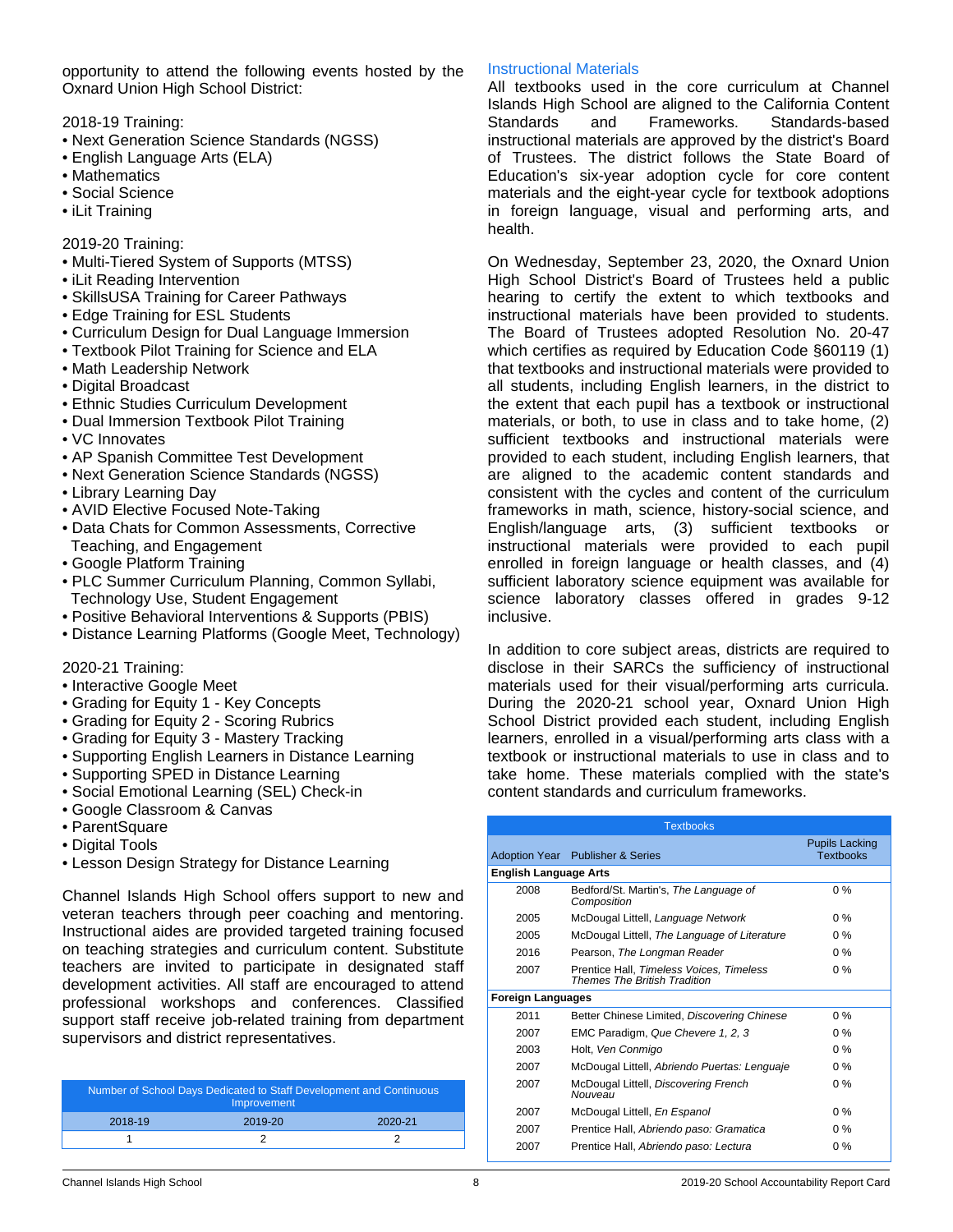| 2004                          | Prentice Hall, Momentos de los literaturas<br>hispanicas                         | $0\%$ |
|-------------------------------|----------------------------------------------------------------------------------|-------|
| 2003                          | Prentice Hall, Sendas Literarias 1 & 2                                           | 0%    |
| 2015                          | Vista Higher Learning, D'accord (French)                                         | 0 %   |
| 2008                          | Vista Higher Learning, Imaginez: le francais                                     | $0\%$ |
|                               | sans frontieres (IB)                                                             |       |
| Health                        |                                                                                  |       |
| 2007                          | Pearson Prentice Hall, Health                                                    | $0\%$ |
| <b>History-Social Science</b> |                                                                                  |       |
| 2007                          | Glencoe/McGraw-Hill, World Geography and<br>Cultures                             | 0%    |
| 2008                          | Houghton Mifflin Harcourt, Psychology -<br>Principles in Practice                | 0 %   |
| 2010                          | Houghton Mifflin Harcourt, Sociology: The<br><b>Study of Relationships</b>       | $0\%$ |
| 2007                          | Kennedy, American Pagaent                                                        | 0 %   |
| 2007                          | McDougal Littell, The Americans<br>Reconstruction to the 21st Century            | 0 %   |
| 2006                          | McGraw Hill, Economics: Principles,<br><b>Problems &amp; Policies</b>            | 0 %   |
| 2006                          | Pearson Prentice Hall, Economics: Principles<br>in Action                        | 0 %   |
| 2007                          | Pearson Prentice Hall, The Western Heritage<br>Since 1300 (AP European History)  | 0 %   |
| 2007                          | Pearson Prentice Hall, World History: The<br>Modern World                        | 0 %   |
| 2007                          | Prentice Hall-Longman, American<br>Government Continuity & Change (AP<br>Course) | $0\%$ |
| 1999                          | Steck-Vaughn, Fearon's American<br>Government                                    | $0\%$ |
| 2007                          | Wadsworth, AP Psychology                                                         | 0 %   |
| 2010                          | Worth Publishers, Myers Psychology Second<br><b>Edition for AP</b>               | 0%    |
| <b>Mathematics</b>            |                                                                                  |       |
| 2004                          | Brooks/Cole, Physics: Calculus                                                   | 0%    |
| 2013                          | CPM Educational Program, Core<br>Connections, Integrated 1                       | 0%    |
| 2015                          | CPM Educational Program, Core<br>Connections, Integrated 2                       | $0\%$ |
| 2016                          | CPM Educational Program, Core<br>Connections, Integrated 3                       | 0 %   |
| 2004                          | Glencoe/McGraw-Hill, Geometry: Concepts<br>and Applications                      | 0 %   |
| 2006                          | Glencoe/McGraw-Hill, Mathematics with<br><b>Business Applications</b>            | 0 %   |
| 2002                          | Holt McDougal, Economics                                                         | 0%    |
| 2005                          | Houghton Mifflin, Calculus of a Single<br>Variable                               | 0%    |
| 2006                          | Houghton Mifflin Company, PreCalculus with<br>Limits                             | 0%    |
| 2017                          | Houghton Mifflin Harcourt, Big Ideas Math,<br>Course 1                           | 0%    |
| 2017                          | Houghton Mifflin Harcourt, Big Ideas Math,<br>Course 2                           | 0%    |
| 2017                          | Houghton Mifflin Harcourt, Big Ideas,<br>Integrated Math 1, 2 & 3                | 0%    |
| 2007                          | W. H. Freeman, The Practice of Statistics                                        | 0%    |
| Science                       |                                                                                  |       |
| 2007                          | Addison Wesley, Biology: Concepts &<br>Connections                               | 0%    |
| 2007                          | Addison Wesley, Conceptual Physics                                               | 0%    |
| 2012                          | Cengage Learning, Living in the Environment                                      | $0\%$ |
| 2007                          | College Board, Biology: Principles of Life, AP<br>Edition                        | 0 %   |
| 2007                          | Current Publishing, Life on an Ocean Planet                                      | 0 %   |
| 2007                          | Delmar Cengage Learning, Agriscience,<br><b>Fundamentals and Applications</b>    | 0%    |
| 2007                          | Freeman & Company, AP Biology: Principles<br>of Life                             | 0%    |
| 2006                          | Globe Fearon, Concepts and Challenges in<br>Physical Science                     | 0%    |
| 2008                          | Houghton Mifflin Harcourt, Environmental<br>Science                              | 0%    |
| 2006                          | J. Wiley & Son, Fundamentals of Physics                                          | 0%    |

| 2008 | McDougal Littell, Introductory Chemistry: A<br>Foundation          | $0\%$ |  |
|------|--------------------------------------------------------------------|-------|--|
| 2007 | Pearson Prentice Hall, Conceptual Physics                          | $0\%$ |  |
| 2007 | Pearson Prentice Hall, Earth Science                               | $0\%$ |  |
| 2007 | Pearson Prentice Hall, Essentials of Human<br>Anatomy & Physiology | $0\%$ |  |
| 2007 | Prentice Hall, Biology                                             | $0\%$ |  |
| 2007 | Prentice Hall, Chemistry                                           | $0\%$ |  |
|      | Science Laboratory Equipment                                       | $0\%$ |  |
|      |                                                                    |       |  |

# College Preparation & Work Readiness

## College Preparation Courses

Students are encouraged to take required courses if they plan on attending a four-year college or university. The adjacent table illustrates the proportion of courses taken and successfully completed in relation to the number of course enrollments (sum of total enrollment in all classes).

### **Admission Requirements for California Public Universities**

## University of California

Admission requirements for the University of California (UC) follow guidelines set forth in the Master Plan, which requires that the top one-eighth of the state's high school graduates, as well as those transfer students who have successfully completed specified college work, be eligible for admission to the UC. These requirements are designed to ensure that all eligible students are adequately prepared for University-level work. For general admission requirements please visit the University of California **Website** at http://www.universityofcalifornia.edu/admissions/general.h tml.

### California State University

Admission requirements for the California State University (CSU) use three factors to determine eligibility. They are specific high school courses; grades in specified courses, and test scores; and graduation from high school. Some campuses have higher standards for particular majors or students who live outside the local campus area. Because of the number of students who apply, a few campuses have higher standards (supplementary admission criteria) for all applicants. Most CSU campuses utilize local admission guarantee policies for students who graduate or transfer from high schools and colleges that are historically served by a CSU campus in that region. For general admissions requirements, please visit the California State University Website at http://www.calstate.edu/admission/.

#### Courses for UC/CSU Admission  $\%$ 2019-20 Pupils Enrolled in Courses Required for UC/CSU Admission 96.7 2018-19 Graduates who Completed all Courses Required for UC/CSU Admission 32.8

### Advanced Placement

In 2019-20, Channel Islands High School offered advanced placement courses for those students seeking to qualify for college credit. Sophomores, juniors, and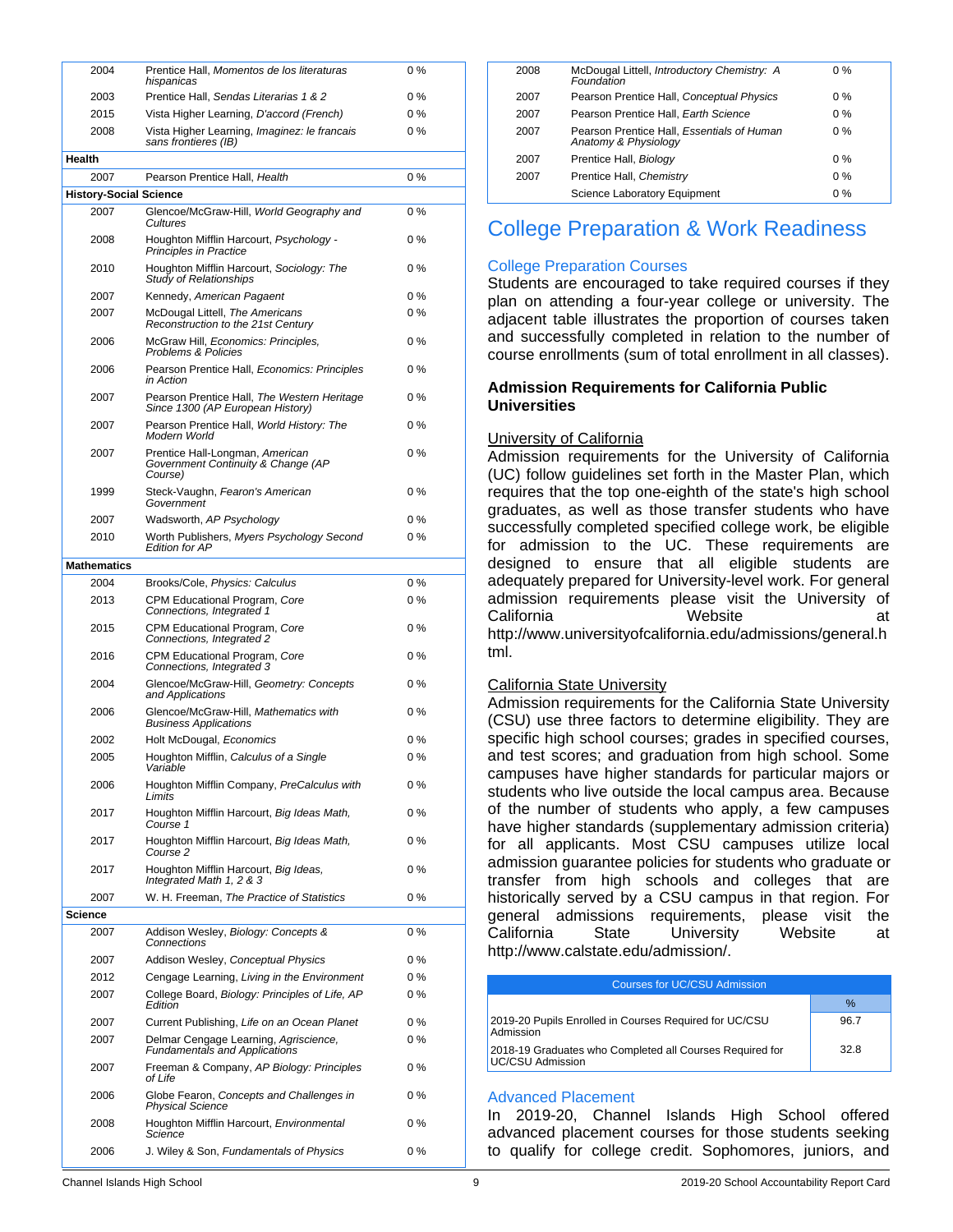seniors achieving a score of three, four, or five on the final AP exams qualify for college credit at most of the nation's colleges.

| Number of Advanced Placement Courses Offered<br>2019-20   |    |     |  |  |  |
|-----------------------------------------------------------|----|-----|--|--|--|
| No. of Courses % of Students<br>Offered*<br>in AP Courses |    |     |  |  |  |
| <b>Computer Science</b>                                   | 0  | N/A |  |  |  |
| English                                                   | 6  | N/A |  |  |  |
| Fine and Performing Arts                                  | 0  | N/A |  |  |  |
| Foreign Language                                          | 4  | N/A |  |  |  |
| <b>Mathematics</b>                                        | 2  | N/A |  |  |  |
| Science                                                   | 3  | N/A |  |  |  |
| Social Science                                            | 10 | N/A |  |  |  |
| 25<br>17.1<br>All Courses                                 |    |     |  |  |  |

*Note: Cells with N/A values do not require data.*

*\* Where there are student course enrollments of at least one student.*

## Workforce Preparation

Students in grades nine through twelve receive counseling from school personnel regarding career paths and courses of study. During their freshman year, students meet with the counselor to discuss their four-year academic plan and are introduced to Channel Islands High School's technical and career education programs; the counselor meets at least once a year with each student to follow-up on their progress in meeting graduation requirements and career objectives. All career and technical education (CTE) courses comply with state-adopted content standards and are integrated into the student's four-year academic plan as elective courses. Channel Islands High School offers the following programs that promote leadership, develop job-related skills, provide on-the-job experience, and increase interest in school:

- Work Experience
- Career Education Center (CEC)
- Workability
- Career/Partnership Academies
- Career Pathways
- Link Crew
- ASB
- Athletics

Individual student assessment of work readiness skills takes place through 1) End of course exams; 2) Completion of course-required projects; 3) Post-graduation surveys; and 4) Career assessments.

Work experience students are partnered with local employers that provide on-the-job training and mentoring for students 16 years of age or older. Work experience students receive guidance and supervision designed to ensure maximum educational benefit from part-time job placement. For more information, students should contact the counselor.

Career Education Center (CEC) programs are offered in partnership with the County Office of Education. A variety of career technical education courses are available to help prepare high school students (16 years and older) for entry-level employment, upgrading current job skills, or obtaining more advanced levels of education.

Workability provides work experience opportunities outside the school day that meet the students' interests and aptitudes while providing real-world job experience prior to graduation. The program is available to all students with disabilities who have an Individualized Education Plan.

Channel Islands High School's career/partnership academy program components include rigorous academics with a career focus, a team of teachers, and active business involvement. During the 2019-20 school year, Channel Islands High School offered the following career academy programs:

- Business & Finance Academy
- Marine Science Academy

Students enrolled in the career/partnership academies are enrolled in core classes where instructional content is more closely related to the student's chosen field of study. Core curriculum teachers and partnership academy teachers collaborate regularly to ensure three-year terms and coursework are in alignment with state standards and students' needs.

During the 2019-20 school year, Channel Islands High School offered the following career technical education programs as career pathways:

- Robotics
- Automotive Technology
- Culinary Arts
- Food Service & Hospitality
- Dance Performance
- Mariachi

Channel Islands High School receives funds from the Carl D. Perkins Vocational and Technical Education Act (Perkins). This grant enables Channel Islands High School to provide its students with the academic and technical skills needed to succeed in a knowledge- and skills-based economy and helps provide programs that prepare students for both postsecondary education and the careers of their choice. CTE table in this report shows the total number of students participating in the district's CTE courses and regional occupational programs and program completion rates. For more information on career technical programs, ROP, workability, partnership academies, and work experience, contact the counselor or visit the state's career technical website at http://www.cde.ca.gov/ci/ct/.

| Career Technical Education (CTE) Program Participation<br>2019-20                                                    |       |
|----------------------------------------------------------------------------------------------------------------------|-------|
| Total number of students participating in CTE programs                                                               | 873   |
| Percentage of students completing CTE program and earning a<br>high school diploma                                   | 84.5% |
| Percentage of CTE courses sequenced or articulated between<br>the school and institutions of postsecondary education | 13.4% |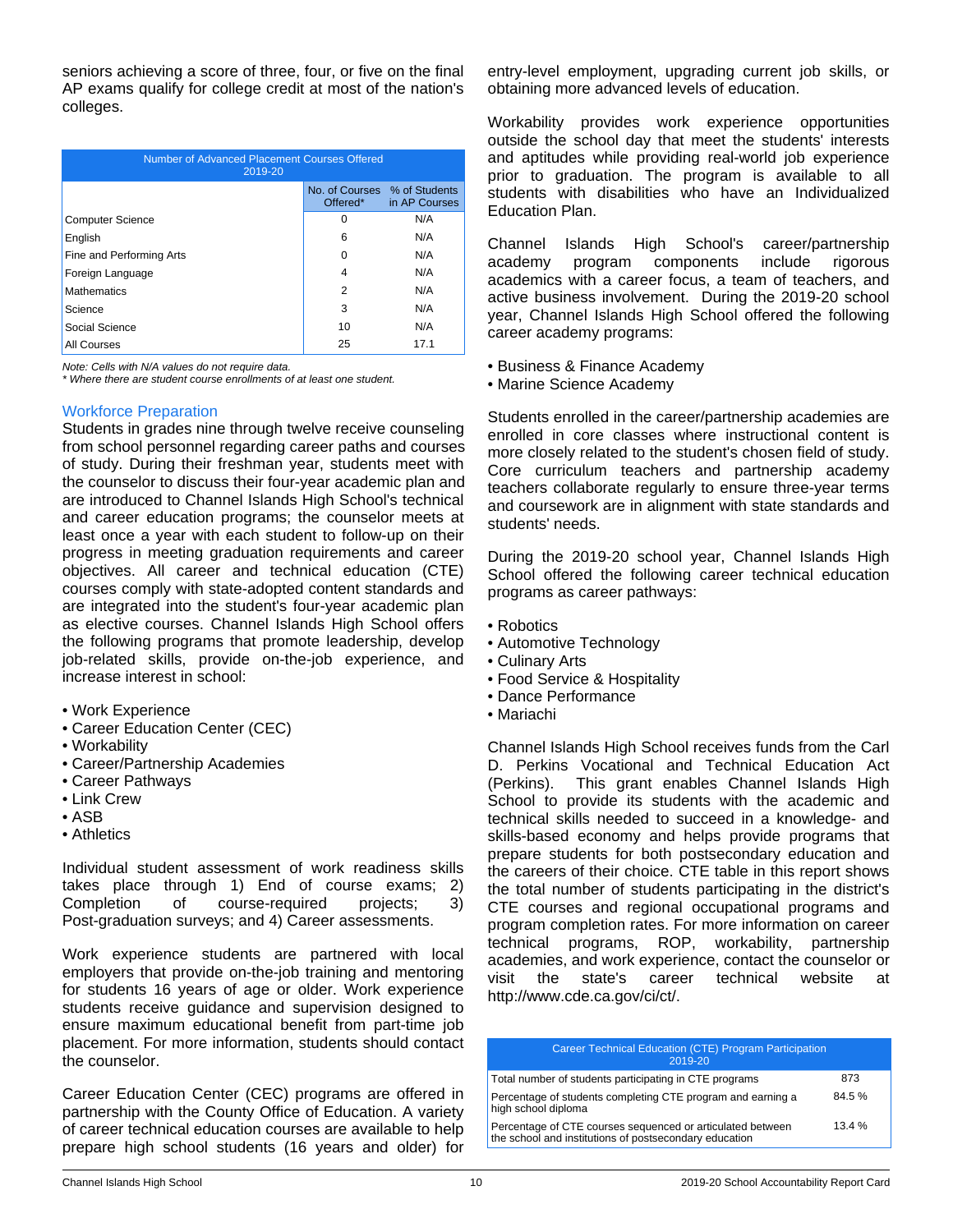# Professional Staff

## Counseling & Support Staff

Channel Islands High School provides professional, highly qualified staff that provide additional services and support centered on the whole student academically, physically, and mentally. The Counseling and Support Services table in this report illustrates the availability of non-instructional support staff to Channel Islands High School's students. Full-time equivalent (FTE) is a standard measurement used to identify an employee's regular work load on a weekly basis. For example, an FTE of 1.0 designates a full-time position and the employee is on campus and available all day every day of the week; an FTE of 0.5 indicates that the staff member is available and on campus a portion (50%) of the week.

| <b>Academic Counselors &amp; Other Support Staff</b><br>(Nonteaching Professional Staff)<br>2019-20 |                        |      |  |  |
|-----------------------------------------------------------------------------------------------------|------------------------|------|--|--|
|                                                                                                     | No. of<br><b>Staff</b> | FTE. |  |  |
| Academic Counselor                                                                                  | 7                      | 7.0  |  |  |
| <b>Campus Supervisors</b>                                                                           | 10                     | 5.1  |  |  |
| Guidance Technicians                                                                                | 2                      | 1.5  |  |  |
| <b>Adaptive PE</b>                                                                                  |                        |      |  |  |
| Attendance Advisor                                                                                  |                        | 1.0  |  |  |
| Career Center Technician                                                                            |                        | 1.0  |  |  |
| Nurse                                                                                               |                        | 1.0  |  |  |
| Psychologist                                                                                        |                        | 1.0  |  |  |
| Speech & Language Specialist                                                                        |                        | 1.0  |  |  |
| <b>Student Intervention Specialist</b>                                                              |                        | 1.0  |  |  |
| Counselor-to-Student Ratio: 1:391                                                                   |                        |      |  |  |

*\* as needed*

*Note: One Full Time Equivalent (FTE) equals one staff member working full time; one FTE could also represent two staff members who each work 50% of full time.*

### Teacher Assignment

During the 2019-20 school year, Channel Islands High School had 109 teachers who met all credential requirements in accordance with state guidelines. The chart below identifies the number of teachers at both the school and district who are 1) fully credentialed; 2) without full credentials; 3) teaching outside subject area of competence; 4) misassignments for English learners; 5) total teacher misassignments; and 6) vacant teacher positions. The term "misassignments" refers to the number of positions filled by teachers who lack legal authorization to teach that grade level, subject area, student group, etc.

| <b>Teacher Credentials &amp; Assignments</b>                                             |       |        |           |           |  |
|------------------------------------------------------------------------------------------|-------|--------|-----------|-----------|--|
|                                                                                          |       | School |           |           |  |
|                                                                                          | 18-19 | 19-20  | $20 - 21$ | $20 - 21$ |  |
| <b>Total Teachers</b>                                                                    | 107   | 109    | 109       | 688       |  |
| <b>Teachers With Full Credentials</b>                                                    | 105   | 109    | 109       | 681       |  |
| Teachers Without Full<br>Credentials                                                     | 2     | 0      | 0         | 7         |  |
| <b>Teachers Teaching Outside</b><br>Subject Area of Competence<br>(With Full Credential) | 21    | 18     | 12        | 82        |  |
| Misassignments of Teachers of<br><b>English Learners</b>                                 | U     | 0      | 0         | $\Omega$  |  |
| Total Teacher Misassignments*                                                            | 0     | O      | 0         | O         |  |
| Vacant Teacher Positions                                                                 |       | 2      |           | 5         |  |

*Note: "Misassignments" refers to the number of positions filled by teachers who lack legal authorization to teach that grade level, subject area, student group, etc.*

*\*Total Teacher Misassignments includes the number of Misassignments of Teachers of English Learners.*

# District Expenditures

## Salary & Budget Comparison

State law requires comparative salary and budget information to be reported to the general public. For comparison purposes, the State Department of Education has provided average salary data from school districts having similar average daily attendance throughout the state. (Note: 2018-19 salary comparison data was the most recent data available at the time this report was published.)

| <b>Teacher and Administrative Salaries</b><br>2018-19 |                 |                                                          |  |  |  |
|-------------------------------------------------------|-----------------|----------------------------------------------------------|--|--|--|
|                                                       | <b>District</b> | State Average of<br><b>Districts in Same</b><br>Category |  |  |  |
| Beginning Teacher Salary                              | \$54,323        | \$52,670                                                 |  |  |  |
| Mid-Range Teacher Salary                              | \$97,512        | \$89,660                                                 |  |  |  |
| <b>Highest Teacher Salary</b>                         | \$105,601       | \$112,761                                                |  |  |  |
| Superintendent Salary                                 | \$222,624       | \$250,285                                                |  |  |  |
| <b>Average Principal Salaries:</b>                    |                 |                                                          |  |  |  |
| <b>Elementary School</b>                              | N/A             | N/A                                                      |  |  |  |
| Middle School                                         | N/A             | \$142,638                                                |  |  |  |
| High School                                           | \$150,246       | \$158,074                                                |  |  |  |
| <b>Percentage of Budget:</b>                          |                 |                                                          |  |  |  |
| Teacher Salaries                                      | 33%             | 32%                                                      |  |  |  |
| <b>Administrative Salaries</b>                        | 4%              | 5%                                                       |  |  |  |

*For detailed information on salaries, see the CDE Certificated Salaries & Benefits Web page at http://www.cde.ca.gov/ds/fd/cs/.*

# Expenditures Per Student

For the 2018-19 school year, Oxnard Union High School District spent an average of \$12,541 of total general funds to educate each student (based on 2018-19 audited financial statements and in accordance with calculations defined in Education Code §41372). The table in this report 1) compares the school's per pupil expenditures from unrestricted (basic) and restricted (supplemental) sources with other schools in the district and throughout the state, and 2) compares the average teacher salary at the school site with average teacher salaries at the district and state levels. Detailed information regarding salaries can be found at the CDE website at www.cde.ca.gov/ds/fd/ec/ and www.cde.ca.gov/ds/fd/cs/. (The figures shown in the table below reflect the direct